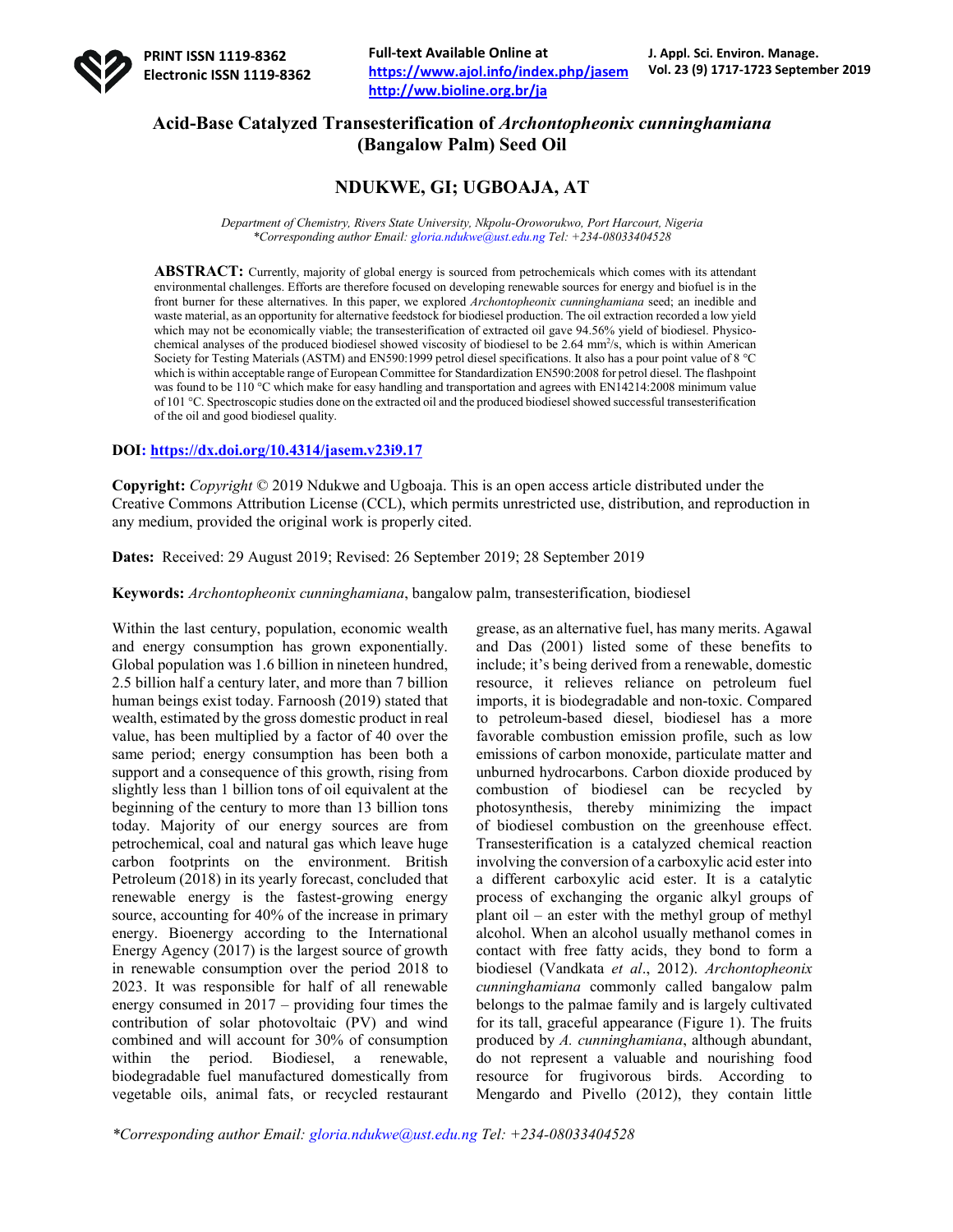#### *Acid-Base Catalyzed Transesterification of*….. 1718

nutritive mass (only about 7% of the fruit dry weight provides any nourishment for pulp consumers) and are of poor nutritional value. Their analyses of the pulp nutritional value of *A. cunninghamiana* fruit revealed low levels of protein  $(7.83\pm1.13 \text{ mg/g of dry mass})$  in comparison with the concentrations of lipids and soluble sugars: 45.14±15.08 mg/g and 63.28±9.80 mg/g of dry mass respectively. They posited that *A. cunninghamiana* has phenological and reproductive traits that possibly enhance its ability to disperse into new habitats and to become an invader specie. The fruit (Figure 2) occurs in a drupe of variable size - 400 to 300 g - with a slender, red or yellow exocarp; a farinaceous mesocarp which is variably orange; and a dark and hard endocarp. The size of the seeds (Figure 3) depends on the ecotype: in the cultivated plants they weigh about 4 g, are recalcitrant and take between 45 and 90 days to germinate (Global Invasive Species Specialist Group, 2019). This work reports the extraction of *Archontopheonix cunninghamiana* seed oil and the conversion of same to biodiesel.



**Fig. 1:** *A. cunninghamiana* tree



**Fig. 2:** *A. cunninghamiana* fruits



**Fig. 3***: A. cunninghamiana* seeds

### **MATERIALS AND METHODS**

*Reagents:* Analytical grades of absolute methanol, conc. sulfuric acid, potassium hydroxide, glacial acetic acid, iodine, potassium iodide, sodium thiosulphate, chloroform, isopropyl alcohol (all Sigma Aldrich) were used in this research. The n-hexane used was redistilled before use.

*Instrumentation:* The following instruments were used for analyses in this work; Perkin-Elmer Fourier Transform – Infra Red (FT-IR) spectrum 2 with serial number 97529, Viscometer bath (Stanhope SETA) maintained at 40 °C, Penski Martens closed cup flash point tester, Gas Chromatograph-Flame Ionization Detection (GC-FID) (HP6890) column type HP INNOWax with carrier gas being Nitrogen gas, Hinotek SYD-510D pour and cloud point tester, water bath, rotary evaporator and analytical balance.

The infrared spectra of *A. cunninghamiana* seed oil and produced biodiesel were measured using a PerkinElmer® Spectrum™ Two FT-IR spectrometer. The samples were injected into the empty accessory to obtain the best contact with the crystal and background spectrum. The spectral collection lasted approximately 5 minutes with all spectra recorded within a range of 4000-550 cm<sup>-1</sup> with a 4 cm<sup>-1</sup> resolution.

European Union (EU) norm EN 14103 procedure for gas chromatography analyses was used to analyze the biodiesel using a GC–FID HP6890 apparatus (Agilent Technologies, USA) equipped with data acquisition software HP Chemstation Rev.A.09.01 (1206). Separations were accomplished using a 15 m long HP-INNOWAX capillary column, (30 m X 0.25 mm and  $0.25$  µm film thickness) at a constant hydrogen flow of 22 psi. Sample  $(1 \mu L)$  was injected in a split ratio of 20:1 with an injector temperature of 250 °C. The temperature program of the oven started with an initial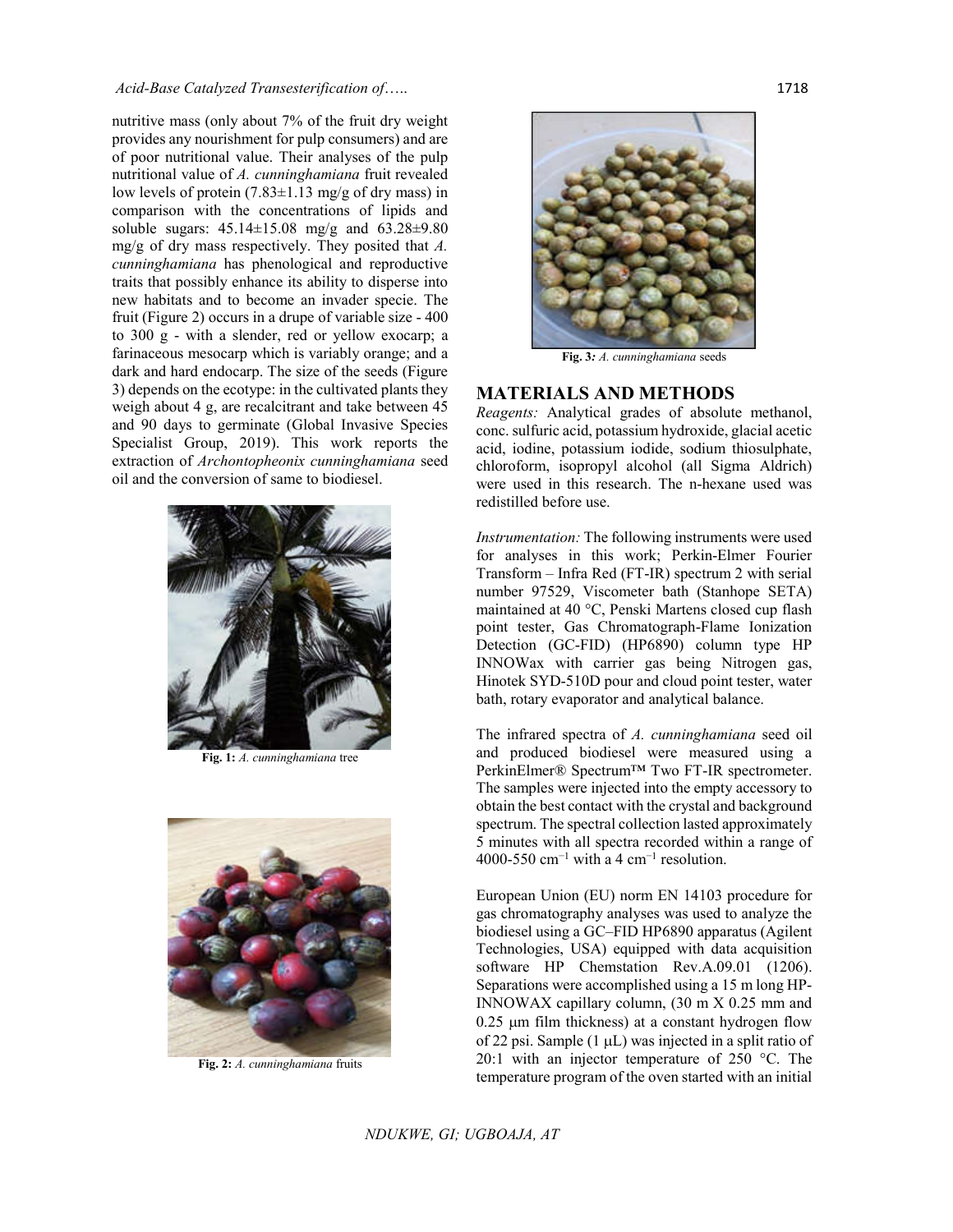temperature of 12 °C and was followed by an increase in temperature up to 15 °C.

*Plant Material:* Ripe fruits of *Archontopheonix cunninghamiana* were harvested from Trans Amadi Industrial layout Port Harcourt, Rivers State, Nigeria and were identified by matching against the database of the Invasive Specie Specialist Group (ISSG) and Palmpedia. The seeds were removed from the fruit and air dried. The air-dried seeds of *A. Cunninghamiana* were pulverized and weighed (3.06 kg).

*Extraction of oil from the seed:* The pulverized seeds was soaked with 2.8 L of n-hexane in an aspirator bottle for 24 hours; the extract was filtered and concentrated using a rotary evaporator. Soaking and filtration processes were repeated 5 times using fresh n-hexane (2 L) each time (Ndukwe *et al*., 2016). Extracted oil was weighed and the percentage yield calculated.

## *Characterization of the oil obtained from A. cunninghamiana seed:*

*Acid value and % Free Fatty Acid (FFA) (ASTM D664):* In a conical flask containing 20 ml of isopropyl alcohol (IPA), 0.5 g of *A. cunninghamiana* seed oil was dissolved and 3 drops of phenolphthalein indicator added and stirred vigorously. The solution was titrated with 0.1 N potassium hydroxide until a pink color that stayed for 15 sec was observed. The volume of KOH used was recorded as A. The procedure was repeated for the blank starting with IPA and volume of KOH used recorded as B. Acid value and percentage free fatty acid were obtained using equations 1 and 2 respectively.

$$
\text{Acid value} = \frac{(A - B) \times N \times 56.1 \text{ g}}{W \text{ (g)}} \quad \dots \dots 1
$$
\n
$$
\% \text{ FFA} = \frac{(A - B) \times N \times 28.2 \text{ g}}{W \text{ (g)}} \quad \dots \dots 2
$$

Where  $N =$  normality of the base;  $W$  = weight of oil used

*Iodine Value (Association of Official Analytical Chemists (AOAC) Official Methods Cd 11-92):* To a 20 ml of chloroform in a conical flask was dissolved 0.5 g of the *A. cunninghamiana* seed oil. 20 ml of potassium iodide solution was added to it followed by 100 ml of distilled water. The resulting solution was placed in the dark for 30 minutes. The solution was titrated with standardized 0.1 M sodium thiosulphate using 1% starch as indicator and introducing 1 ml of starch test solution, stirred continuously till the

solution turned blue black and then colourless which marked the end point  $(V_1)$ . A blank titration  $(V_2)$  was also carried out starting with 20 ml of chloroform. Iodine value (IV) was calculated using equation 3.

$$
IV = \frac{(V_2 - V_1) \times N \times 12.69 \text{ g}}{W \text{ (g)}} \dots \dots \text{ 3}
$$
  
Where N = normality of Na<sub>2</sub>S<sub>2</sub>O<sub>3</sub>

*Saponification Value (AOAC Official Methods Cd 3- 25): A. cunninghamiana* seed oil (0.25 g) was dissolved in a conical flask with 10 ml of 0.5 N ethanolic solution of potassium hydroxide and the solution was refluxed and allowed to cool. Phenolphthalein (3 drops) was added and the solution titrated with  $0.5$  N hydrochloric acid  $(V_1)$ . A blank titration  $(V_2)$  was carried out as well (AOAC, 1990). Thus, saponification value (SV) was calculated using equation 4.

$$
SV = \frac{(V_2 - V_1) \times N \times 56.1 \text{ g}}{W \text{ (g)}} \dots m 4
$$

Where  $N =$  normality of HCl

*Peroxide Value (AOAC official Methods Cd 8b-90):* In a 25 ml mixture of glacial acetic acid and chloroform (2 volume of glacial acetic acid and 1 volume of chloroform) was dissolved 0.5 g of the *A. Cunninghamiana* seed oil and 1 ml of saturated solution of potassium iodide was added, followed by the addition of 7.5 ml of distilled water. The solution was titrated with 0.1 N sodium thiosulphate until yellow color disappeared. 0.5 ml of starch indicator was added to the solution and the titration continued to end point  $(V_1)$ . A blank  $(V_2)$  was carried out as well (AOAC, 1990). Peroxide value was calculated using equation 5.

$$
PV = \frac{(V_2 - V_1) \times N \times 1000}{W (g)} \dots .5
$$

Where PV=Peroxide value (Milleqv. peroxide/kg);  $N =$  normality of  $Na<sub>2</sub>S<sub>2</sub>O<sub>3</sub>$ 

*Two Step Acid-Based Catalyzed Transesterification: Acid pretreatment (acid catalyzed esterification): A. cunninghamiana* seed oil (200 ml) was measured into a round bottomed flask, stoppered and was heated on a thermostated magnetic stirrer at 55 °C. A mixture of 4 ml of concentrated sulfuric acid and 20 ml of methanol was added to the round bottomed flask containing the oil. The mixture was placed on the thermostated magnetic stirrer maintained at 400 rpm and refluxed for 1 hour. The refluxed mixture was then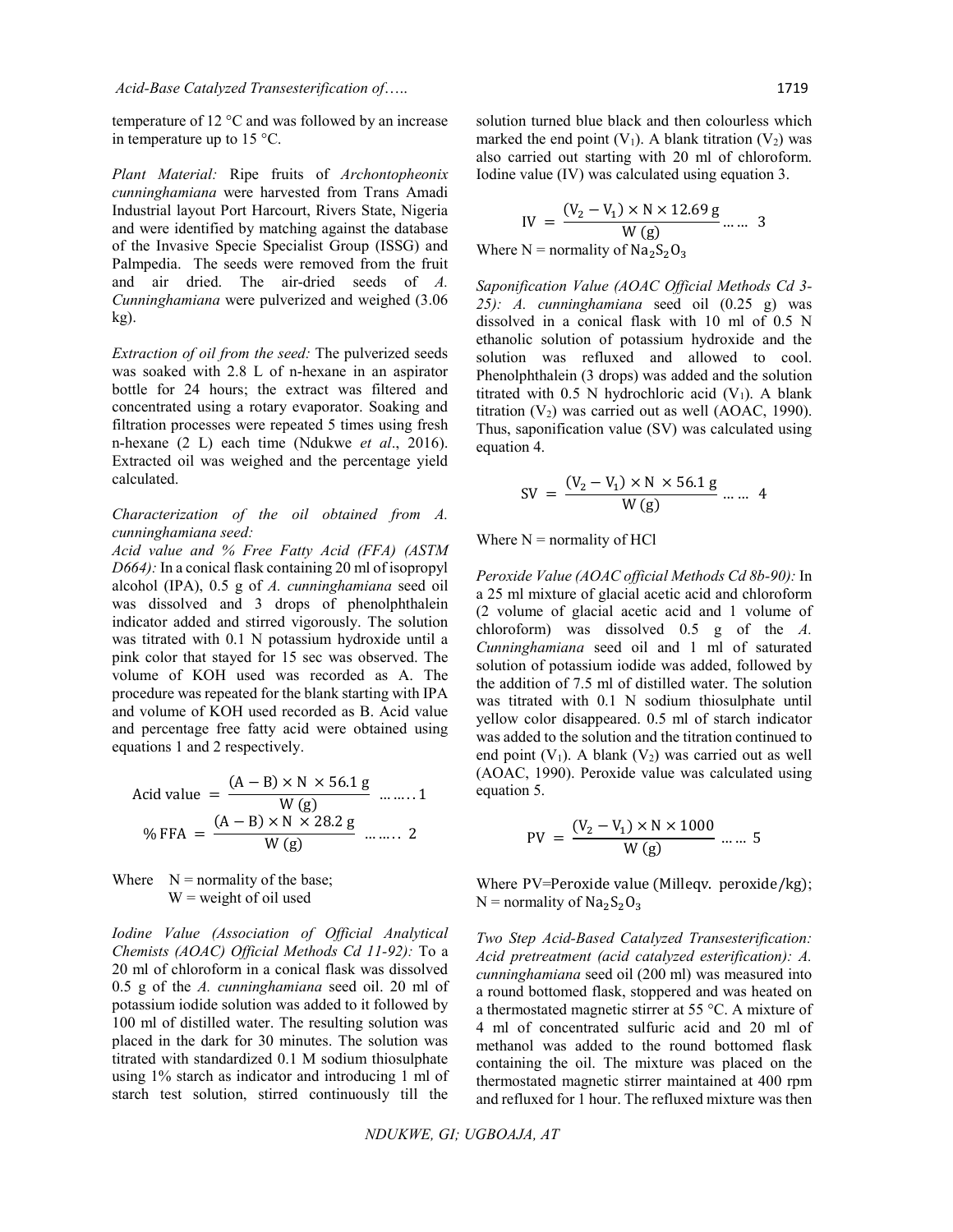poured into a separating funnel and allowed to stand for 2 hours. The aqueous phase contained in the lower layer was tapped off while the pretreated oil was collected for further analysis (Iloamaeke *et al*., 2016).

*Base catalyzed transesterification:* Acid pretreated *A. cunninghamiana* seed oil (200 ml) was measured and poured into a round bottomed flask which was immersed in a water bath set at 55 °C and allowed to heat up until the temperature of the water bath was attained. KOH (1.08 g) was weighed and added to a conical flask containing 20 ml of methanol and swirled gently until the KOH pellet completely dissolve, thereby, forming methoxide solution. The methoxide solution was added to the heated oil and refluxed for 1 hour at a temperature maintained at 55 °C. The refluxed mixture was poured into a separating funnel and allowed to stand for 1 hour for separation to occur. The lower layer (glycerol layer) was tapped off and the upper layer (biodiesel) was washed 5 times with warm distilled water. The weight and volume of the obtained biodiesel was measured and recorded.

#### *Characterization of Produced Biodiesel:*

*Density Measurement (ASTM D445-12):* An empty beaker was weighed using an analytical weighing balance. The produced biodiesel (30 ml) was then poured into the beaker, and the combined weight measured. The difference between the weight of the beaker plus biodiesel and that of the empty beaker was obtained and recorded as the weight of the oil. The density was obtained by taking the ratio of the weight of the biodiesel and its volume (Equation 6).

Density of biological = 
$$
\frac{\text{WBD}}{\text{VMD}}
$$
 ....... 6

WBD = Weight of measured biodiesel; VMD = Volume of measured biodiesel

*Kinematic Viscosity Measurement (ASTM D445):* The produced biodiesel (10 ml) was poured into a viscometer tube. The tube was then immersed into a viscometer bath maintained at 40 °C. The oil in the tube was sucked up to the upper limit mark using a suction pump and allowed to drop under gravity. A stopwatch was started and the set up monitored till the oil got to the lower limit of the tube and the watch stopped. The time was recorded, and the procedure repeated twice. Kinematic viscosity was calculated using equation 7.

$$
KV @ 40 °C (mm2/s) = T (s) × TC ... 7
$$

*Where T = time and TC = Tube constant*

*Flash Point (ASTM D93):* Flash point of the biodiesel was measured using Pensky-Martens closed cup apparatus. The produced biodiesel was poured into the brass cup to touch the prescribed mark inside the cup and then gently placed into its position until it locked. A thermometer was placed inside through the provided opening. At intervals, lighted flame was passed through the sample in the cup to check for flash, while temperature was being monitored. The temperature at the first distinct flash was taken and recorded. This gave the closed flash point of the biodiesel.

*Pour Point (ASTM D6892-03, 2014):* The biodiesel in a test jar with a thermometer clamped to it was cooled inside a constant temperature cooling bath, as it cooled it formed wax crystals. The test jar was removed at every degree drop in temperature and tilted to check the surface movement. When the surface did not flow for 5 seconds, the temperature was recorded.

### **RESULTS AND DISCUSSION**

Summary of the physico-chemical properties of *Archontopheonix cunninghamiana* seed oil is presented in table 1. *A. cunninghamiana* seed yielded 3.39% of oil which is low to be explored economically. It has acid value of 13.49 mgKOH/g and %FFA of 6.78. On further pre-treatment with sulfuric acid, the acid value dropped to 1.089 mgKOH/g which is within the permissible limit. According to Iloamaeke *et al*. (2016) higher amount of FFA can lead to emulsification and presents a great difficulty during separation of the biodiesel from glycerol and its washing.

**Table 1:** Physicochemical properties of *A. cunninghamiana* seed oil

| <b>Property</b>      | Unit                  | Value  |
|----------------------|-----------------------|--------|
| Color                |                       | Orange |
| Appearance           |                       | Liquid |
| % Yield              | $\frac{0}{0}$         | 3.39   |
| Saponification value | mgKOH/g               | 335.50 |
| Peroxide value       | Millieqv. peroxide/kg | 205.30 |
| Iodine value         | $g I_2/100g$ of oil   | 112.63 |
| Density @ 25 °C      | $g/cm^3$              | 0.8589 |
| Pour point           | $^{\circ}C$           | 6      |
| Acid Value           | mgKOH/g               | 13.49  |
| $%$ FFA              | $\frac{0}{0}$         | 6.78   |

Table 2 presents the physico-chemical properties of produced biodiesel in comparism with European biodiesel standard EN 14214:2008 and American biodiesel standard as contained in ASTM D6751-07b. A very significant yield of 94.56% was recorded from the transesterification of *A. cunninghamiana* seed oil using potassium methoxide. The European standards for biodiesel EN 14214:2008, outlined the standard density of biodiesel to range from 0.86-0.9 and that for petroleum diesel was pegged from 0.82-0.845. The density values obtained for *A. cunninghamiana*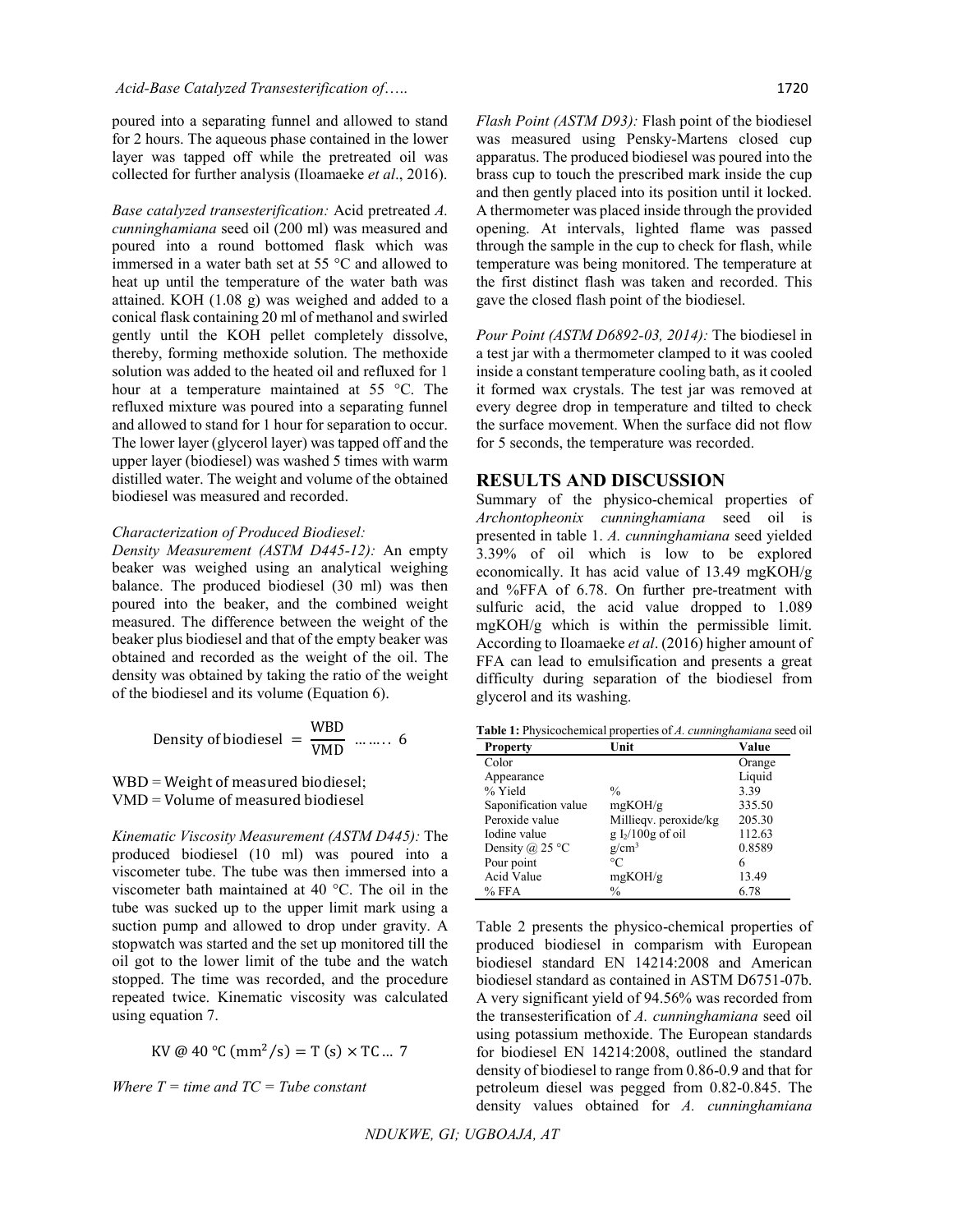biodiesel is 0.9091 which is within the above standards. Kinematic viscosity affects the flow properties of the fuel which has impact on the size of the droplets of the fuel during fuel injection. Higher viscosity fuels form larger droplets leading to incomplete combustion of the fuel and exhaust emission become more (Gaonkar and Vaidya, 2016). According to Gerpen (2005), if fuel viscosity is extremely excessive, there will be a degradation of the spray in the cylinder causing poor atomization, contamination of the lubricating oil, and the production of black smoke. Consequently, the kinematic viscosity @ 40 °C of the biodiesel from *A.* cunninghamiana which is 2.64 mm<sup>2</sup>/s, is within the EN 14214:2008 and ASTM D6751-07b standards of

 $3.5-5.0$  mm<sup>2</sup>/s and  $1.9-6.0$  mm<sup>2</sup>/s respectively. Flash point according to István and Ioan-Adrian (2011), classifies fuels for transport, storage and distribution according to hazard level. Flash point does not affect the combustion directly; higher values make fuels safer with regard to storage, fuel handling and transportation. From table 2, the flash point of biodiesel produced was 110 °C which is within the standard range for biodiesel cited above. The value was higher than that of Petro diesel (55 °C) and this makes it more stable to fire. This flash point gives an indication that the biodiesel produced is not highly flammable but would require safety precautions like any fuel during usage, storage and transportation.

**Table 2:** Physicochemical properties of Biodiesel from *A. cunninghamiana* seed

| <b>Property</b>     | Unit            | <b>Produced</b>  | <b>Standards</b>                  |                          |                            |
|---------------------|-----------------|------------------|-----------------------------------|--------------------------|----------------------------|
|                     |                 | <b>Biodiesel</b> | <b>Biodiesel</b><br>EN14214: 2008 | <b>ASTM</b><br>D6751-07b | Petrodiesel<br>EN 590:1999 |
| Color               |                 | Orange           |                                   |                          |                            |
| Appearance          |                 | Liquid           |                                   |                          |                            |
| % Yield             | $\frac{0}{0}$   | 94.56            |                                   |                          |                            |
| Flash point         | $\rm ^{\circ}C$ | 110.0            | 101                               | 93                       | 55                         |
| KV @ $40^{\circ}$ C | $mm^2/s$        | 2.64             | $3.5 - 5.0$                       | $1.9 - 6.0$              | $2.0 - 4.5$                |
| Density @ 25 °C     | $g/cm^3$        | 0.9071           | $0.86 - 0.9$                      |                          | $0.82 - 0.845$             |
| Pour Point          | °C              | 8                |                                   | $-5 - 10$                | $5.6 - 11.1$               |

In table 3, the fatty acid alkyl ester composition of the biodiesel produced using potassium methoxide catalyst is outlined. Gas chromatography analysis using Flame Ionization detection (GC-FID) technique carried out on the produced biodiesel showed that the product from *Archontopheonix cunninghamiana* seed oil consists of high percentage of oleic acid methyl ester (48.26%), followed by linoleic acid methyl ester (23%) which has some levels of unsaturation, and palmitic acid methyl ester (15%). High values of unsaturated fatty acid methyl ester (FAME) components in biodiesel make for lower cetane number according to Altun (2014). He posited that higher cetane number tends to reduce NOx emission. There are also other fatty acid methyl esters in low concentrations.

| Table 3: GC-FID result of produced biodiesel |                             |                         |                                |  |  |  |
|----------------------------------------------|-----------------------------|-------------------------|--------------------------------|--|--|--|
| <b>Retention</b><br>time (min)               | Compound                    | Concentration<br>$(\%)$ | No of C-atoms:<br>double bonds |  |  |  |
| 16.040                                       | Palmitic acid methyl ester  | 15.065                  | C16:0                          |  |  |  |
| 18.057                                       | Stearic acid methyl ester   | 7.851                   | C18:0                          |  |  |  |
| 18.937                                       | Oleic acid methyl ester     | 48.263                  | C18:1                          |  |  |  |
| 19.522                                       | Linoleic acid methyl ester  | 23.530                  | C18:2                          |  |  |  |
| 20.654                                       | Linolenic acid methyl ester | 1.055                   | C18:3                          |  |  |  |



**Fig. 4:** GC-FID Spectrum of produced biodiesel from *A. cunninghamiana* seed oil

*NDUKWE, GI; UGBOAJA, AT*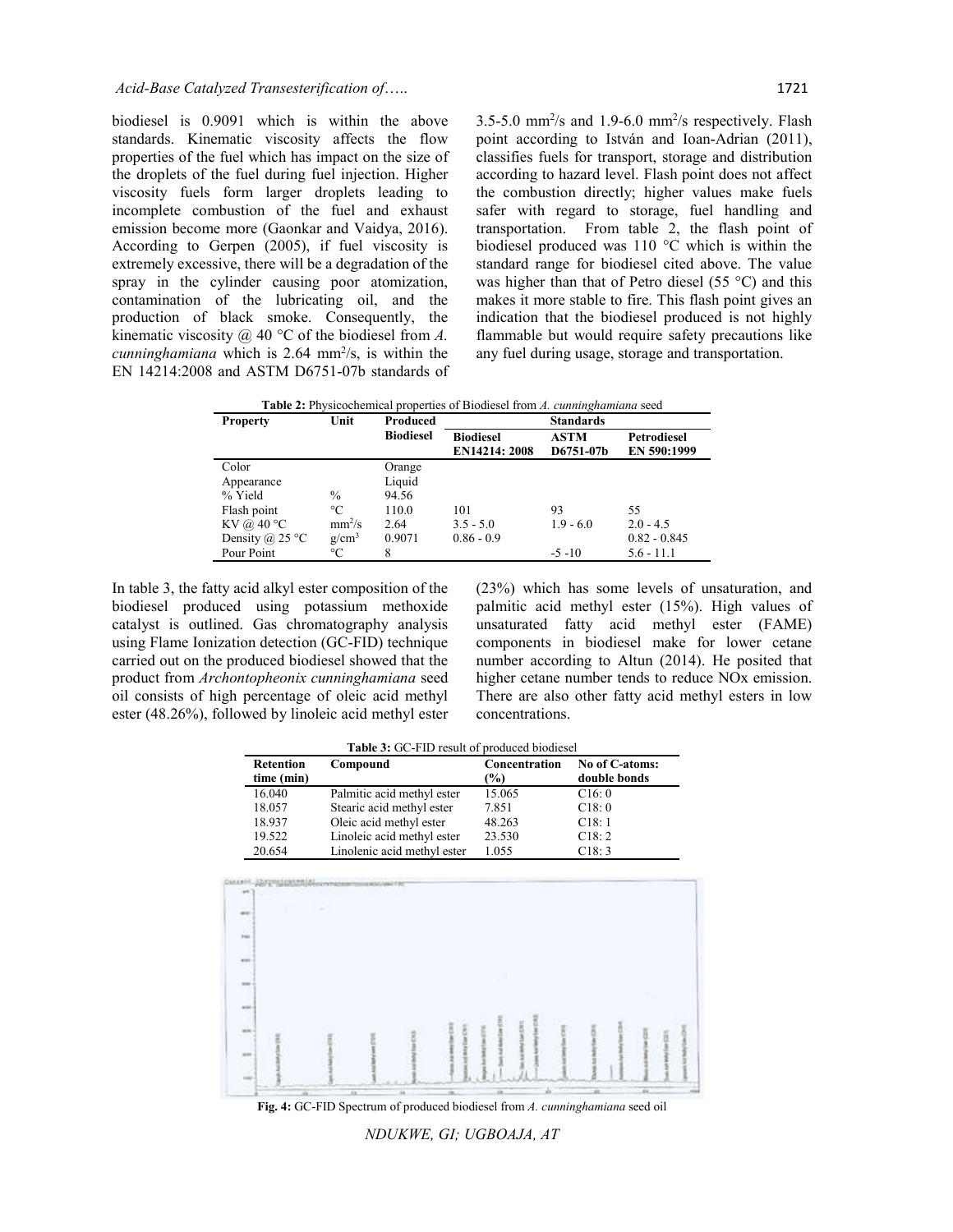The result of FT-IR analyses (Figures  $5 \& 6$ ) as presented in table 4 showed a strong absorption peak at  $1735 \text{ cm}^{-1}$  (in both the oil and the biodiesel) characteristic of C=O stretching of esters, as well as strong absorption at 1480 cm<sup>-1</sup> attributed to  $CH<sub>2</sub>$ bending vibration. Tariq *et al*. (2011) posits that esters have two characteristically strong absorption bands arising from carbonyl (C=O) around 1750-1730 cm<sup>-1</sup> and that of C-O (antisymmetric axial stretching and asymmetric axial stretching) at  $1300-1000$  cm<sup>-1</sup>.

According to Sabrina *et al*. (2015), the fingerprint region which lies from  $1500-900$  cm<sup>-1</sup> is the main spectrum region that allows for distinction between the oil and its respective fatty acid alkyl ester. In the produced biodiesel spectrum (Figure 6), there are marked absorptions at 900 cm<sup>-1</sup> attributed to asymmetric stretching of -CH<sub>3</sub> and  $1050 \text{ cm}$ <sup>-1</sup> assigned to asymmetric axial stretching vibrations of O-C-C bonds, which are absent in the oil spectrum.





*Conclusion***:** *Archontopheonix cunninghamiana* seed recorded a low oil yield and very high biodiesel yield. Results of analyses done on the final product showed a successful transesterification of the oil from *Archontopheonix cunninghamiana* seeds. This was made possible by acid pretreatment which reduced the acid value of the oil significantly to enable successful transesterification. This seed can serve as alternative feedstock for biodiesel however, it is not commercially viable to do so due to its low oil yield.

#### **REFERENCES**

Agarwal, A; Das, LM (2001). Biodiesel development and characterization for use as a fuel in compression ignition engines. ASME. *J. Eng. Gas Turbines Power.* 123(2): 440-447.

- Altun, S (2014). Effect of the degree of unsaturation of biodiesel fuels on the exhaust emissions of a diesel power generator. Available at https://doi.org/10.1016/j.fuel.2013.09.028 Retrieved on 23/06/2019 at 2300hrs.
- AOAC. Official Methods of Analysis of the Association of Official Analytical Chemists (2008). Chapman and Hall Publisher, Washington DC, USA, 24<sup>th</sup> Edition.